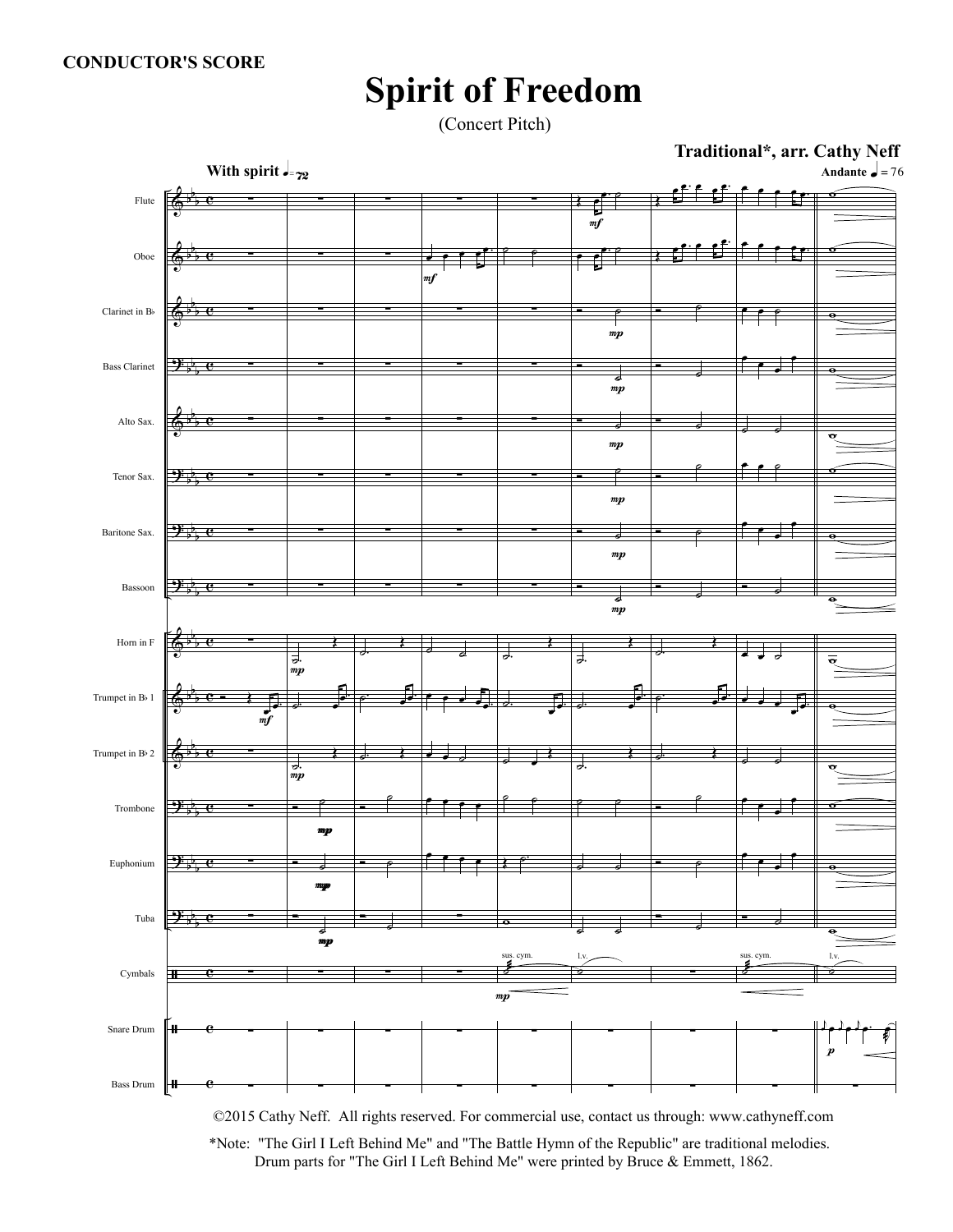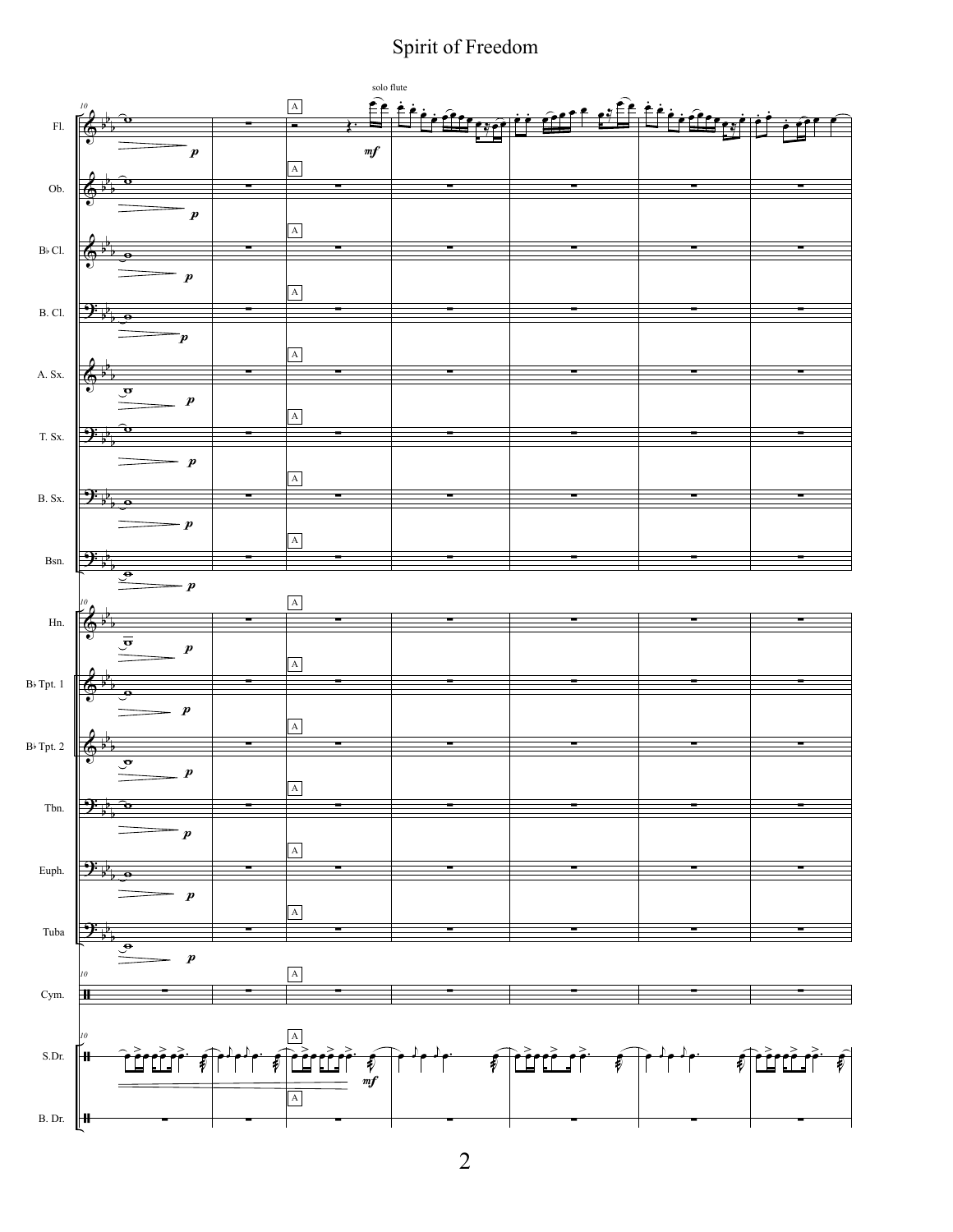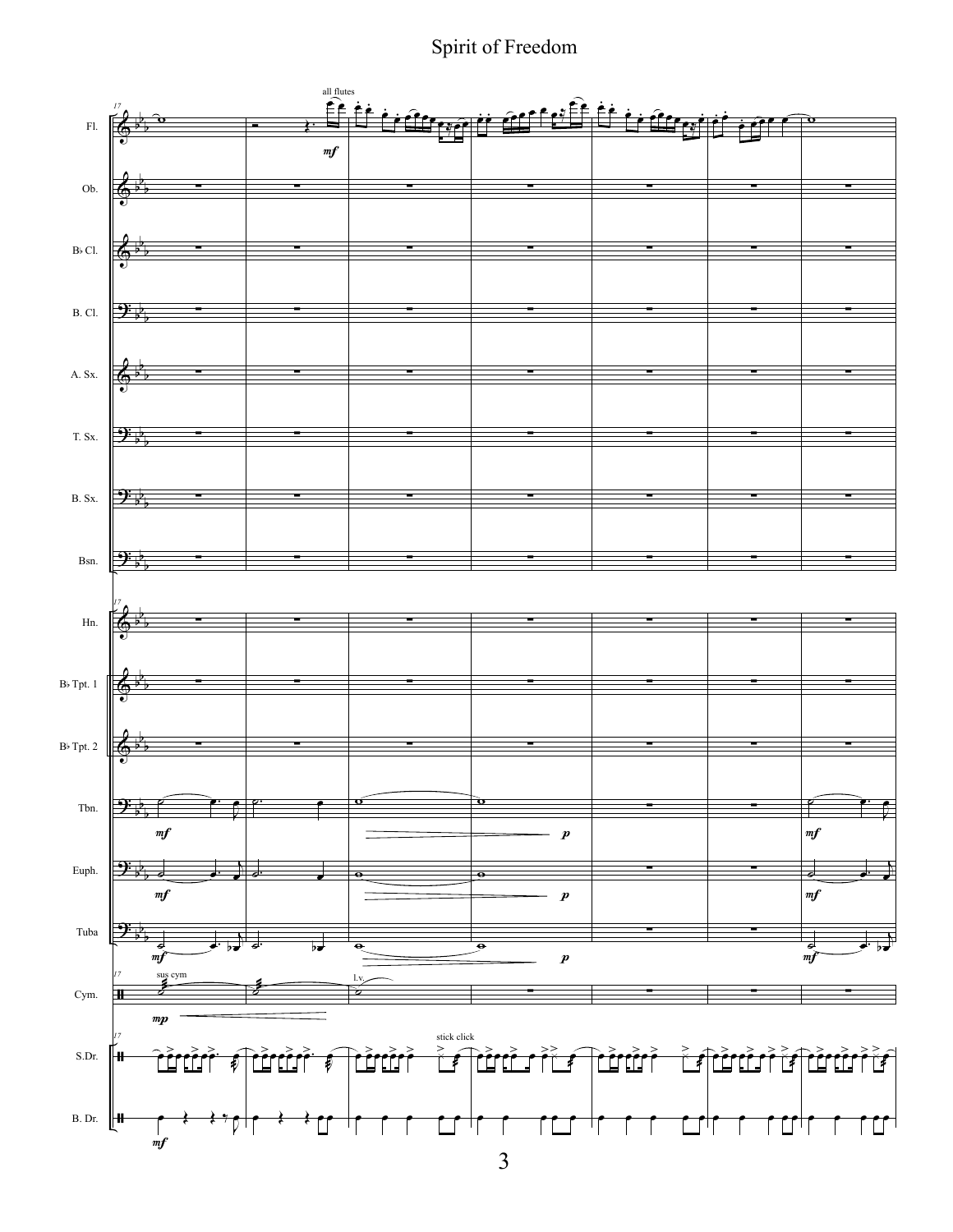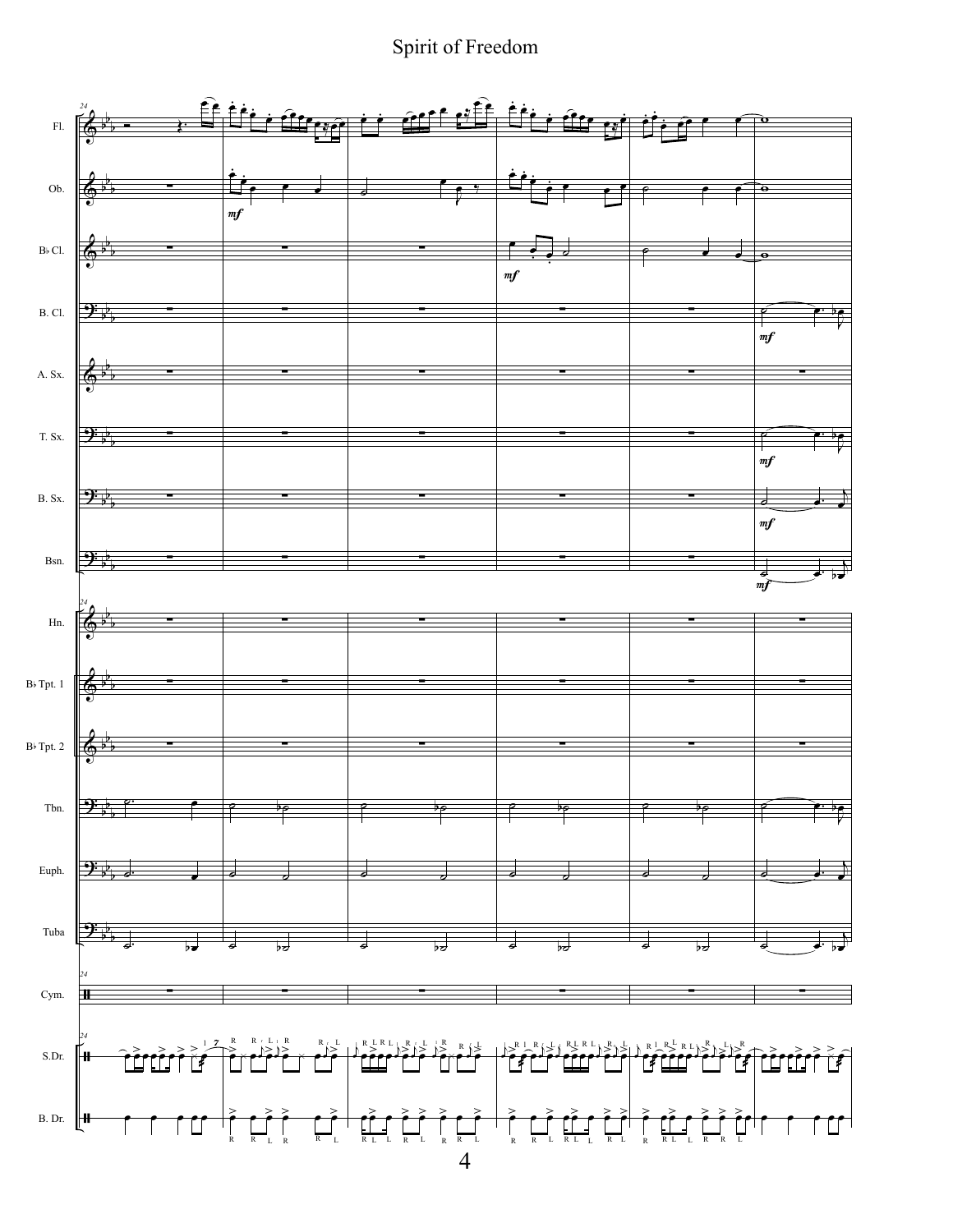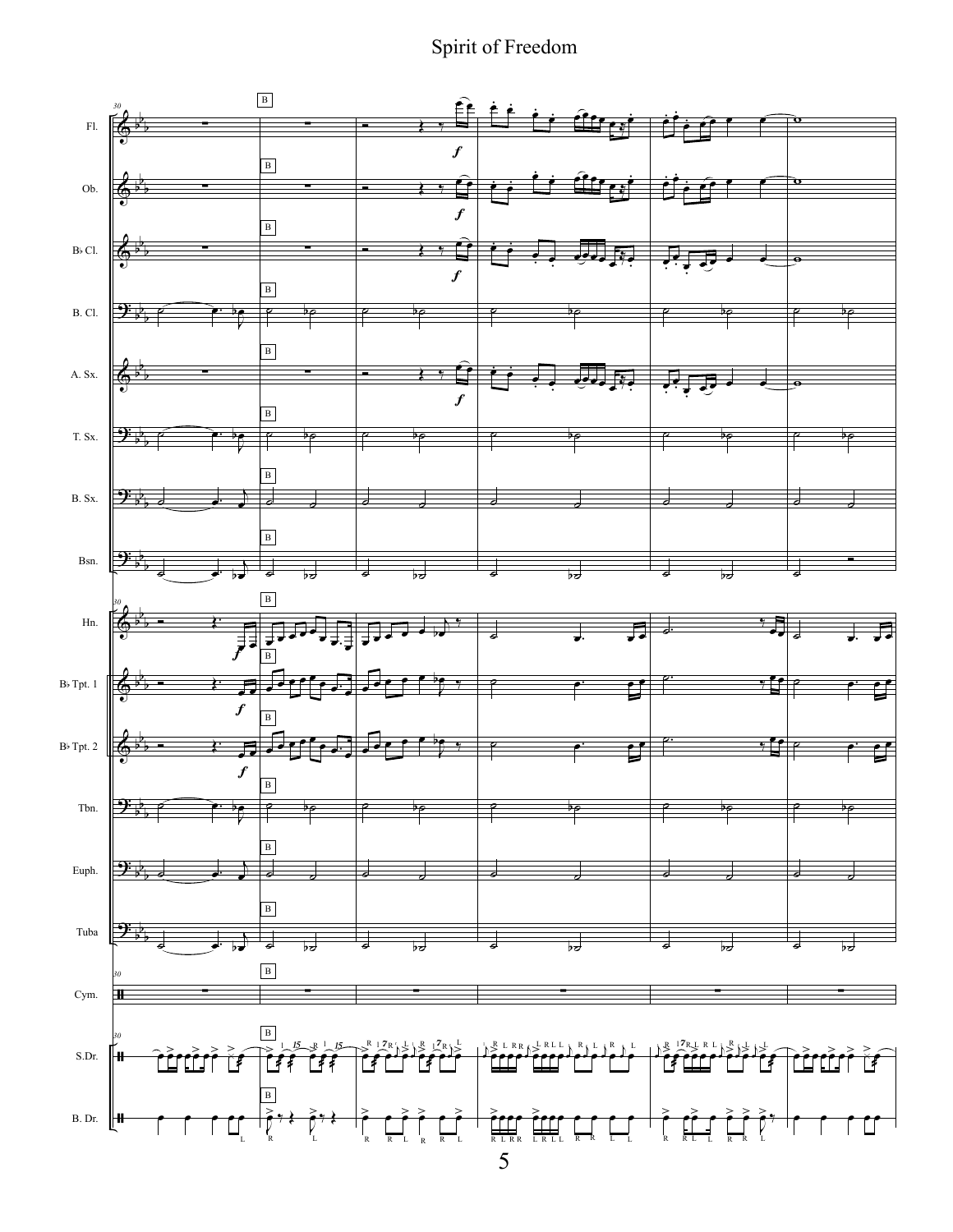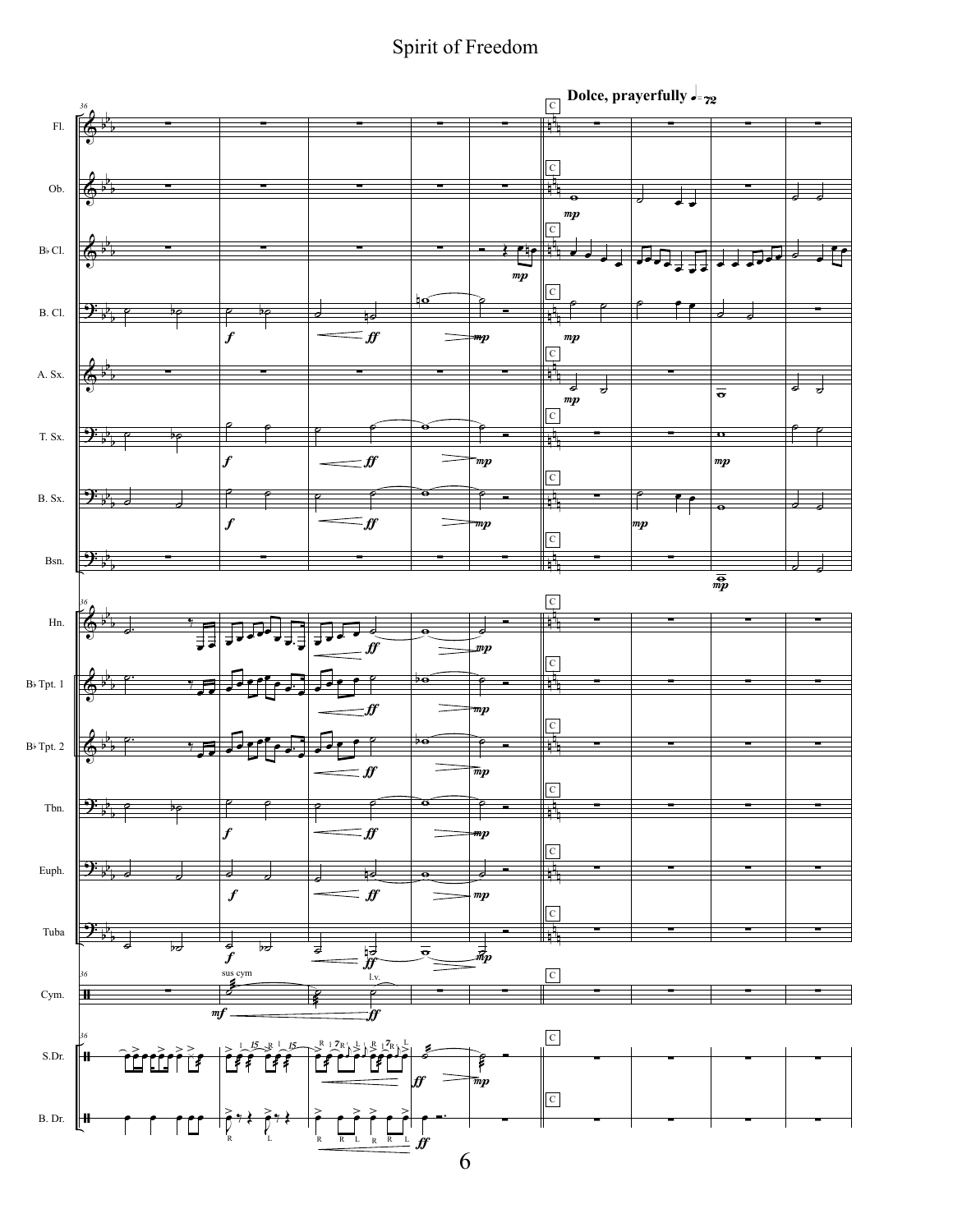Spirit of Freedom



7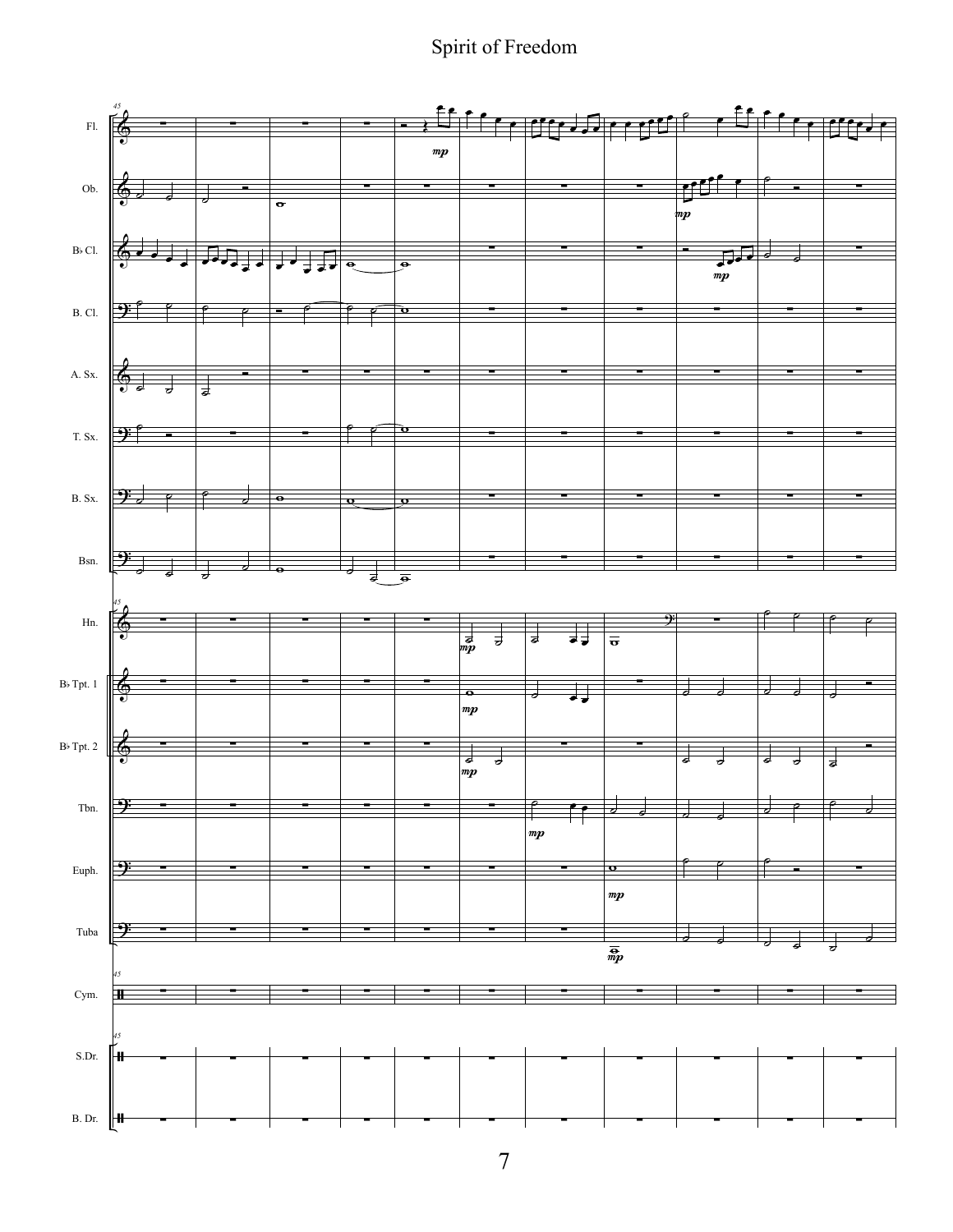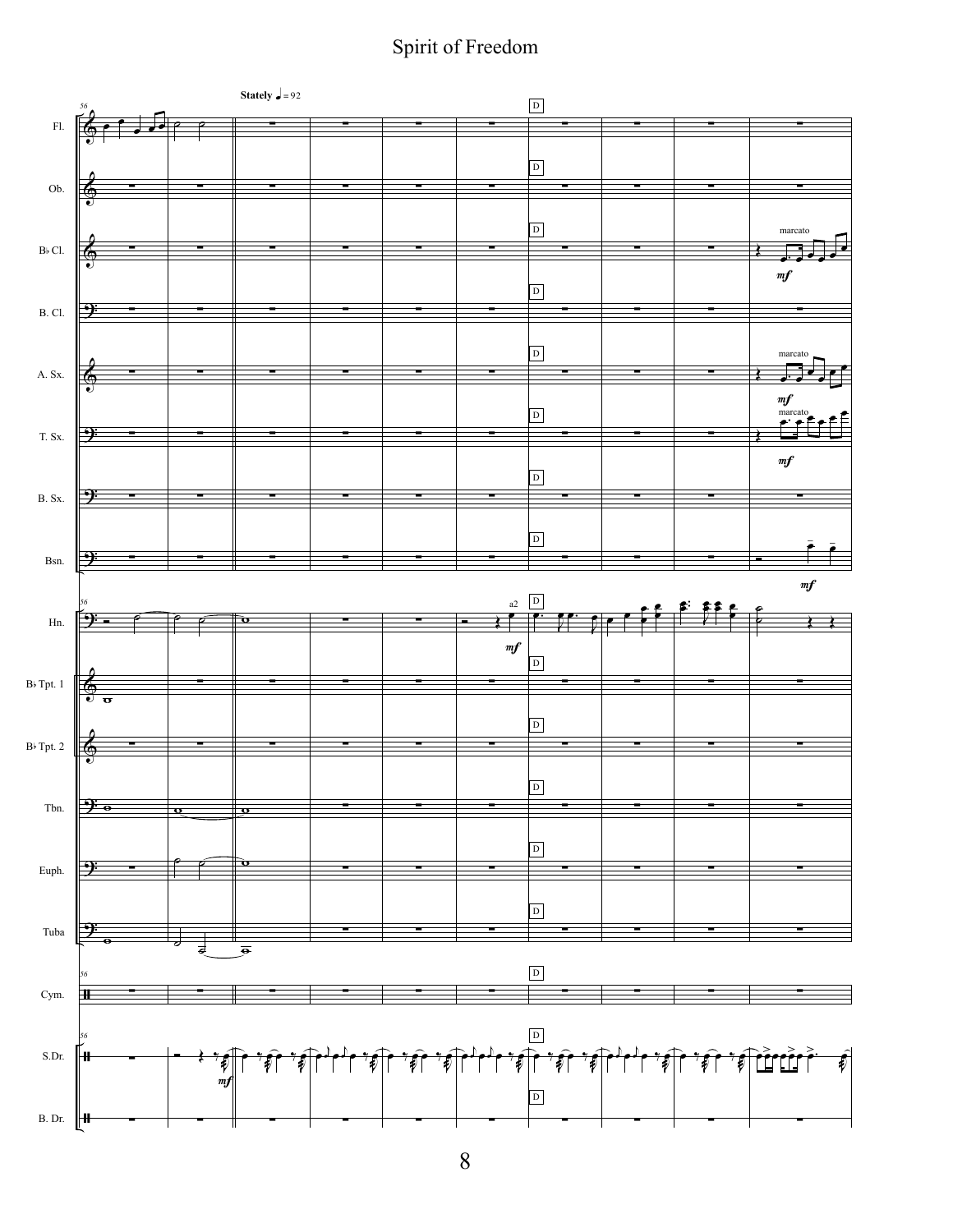![](_page_8_Figure_1.jpeg)

9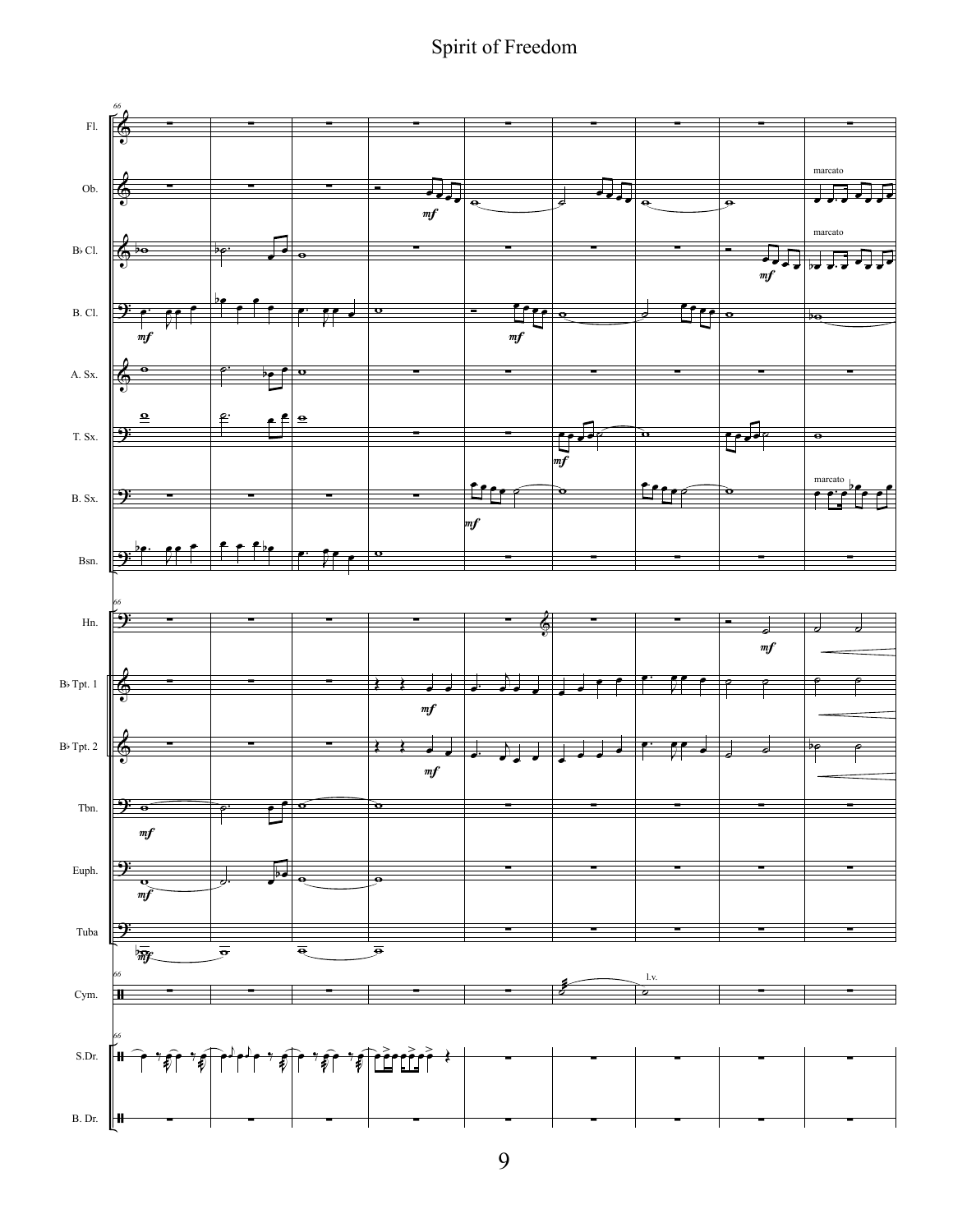![](_page_9_Figure_1.jpeg)

10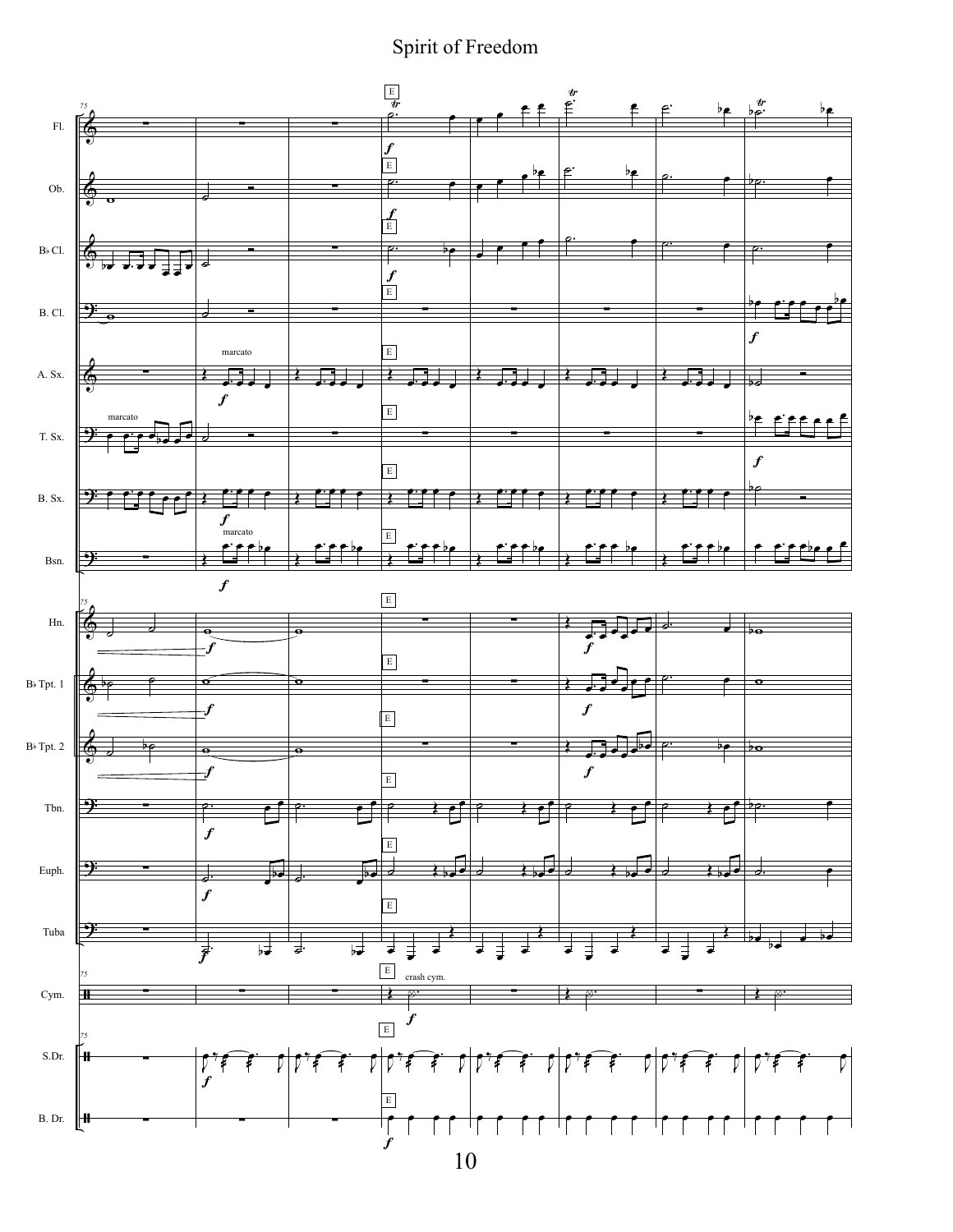![](_page_10_Figure_1.jpeg)